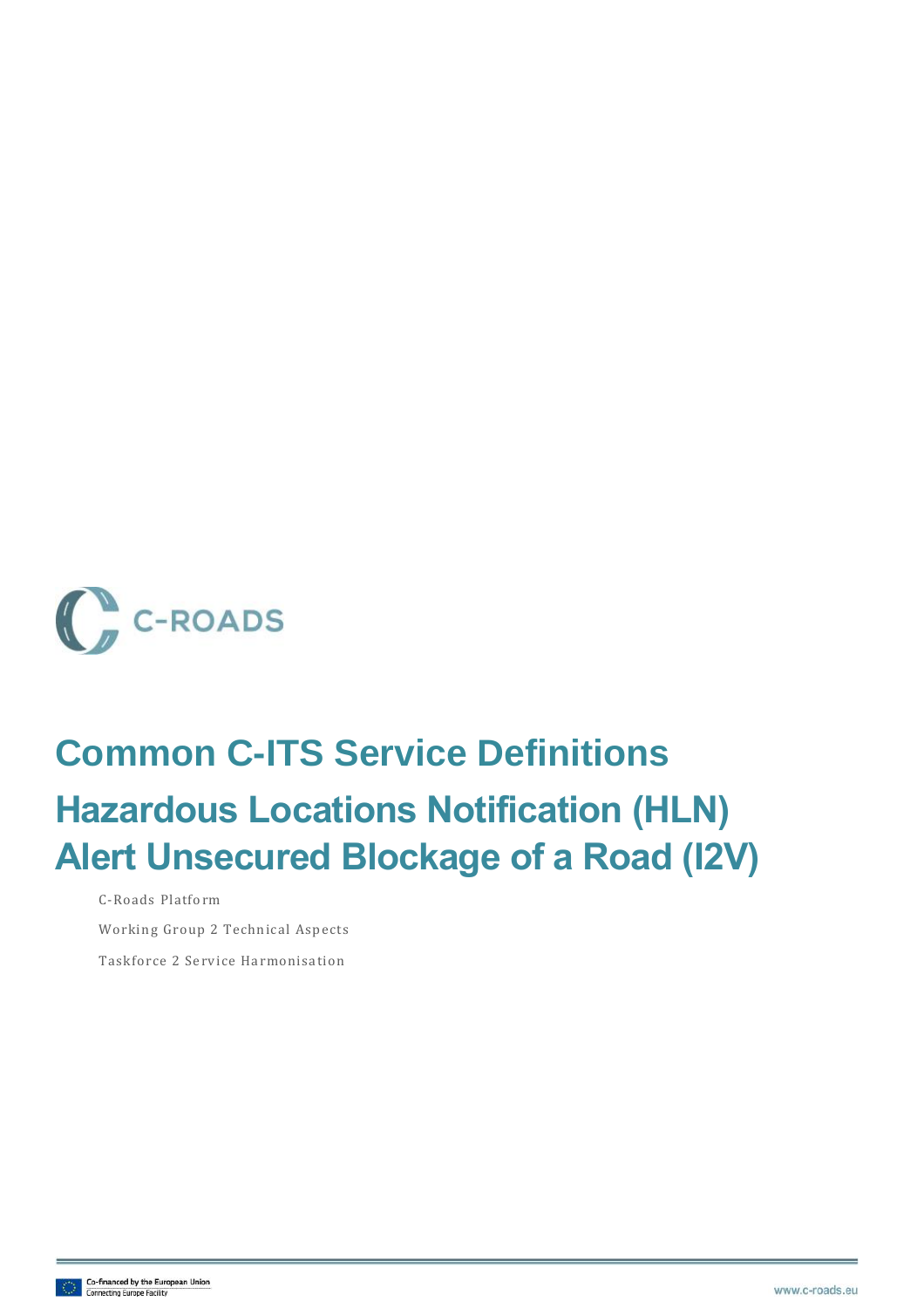

### **Publication History**

| <b>Version</b> | <b>Date</b> | <b>Description, updates and changes</b>                                                                           | <b>Status</b> |
|----------------|-------------|-------------------------------------------------------------------------------------------------------------------|---------------|
| 0.1            | 16.10.2019  | Input from France                                                                                                 | Input         |
| 0.2            | 17.10.2019  | Minor editorial improvements                                                                                      | Draft         |
| 0.3            | 18.10.2019  | Including comments from TF2 conference call                                                                       | Draft         |
| 0.4            | 25.10.2019  | Proposals discussed in the TF2 conference call and send in by<br>Italy and Greece, Use case descriptions improved | Draft         |
| 0.5            | 28.10.2019  | Minor editing                                                                                                     | <b>Draft</b>  |
|                |             |                                                                                                                   |               |
|                |             |                                                                                                                   |               |
|                |             |                                                                                                                   |               |
|                |             |                                                                                                                   |               |
|                |             |                                                                                                                   |               |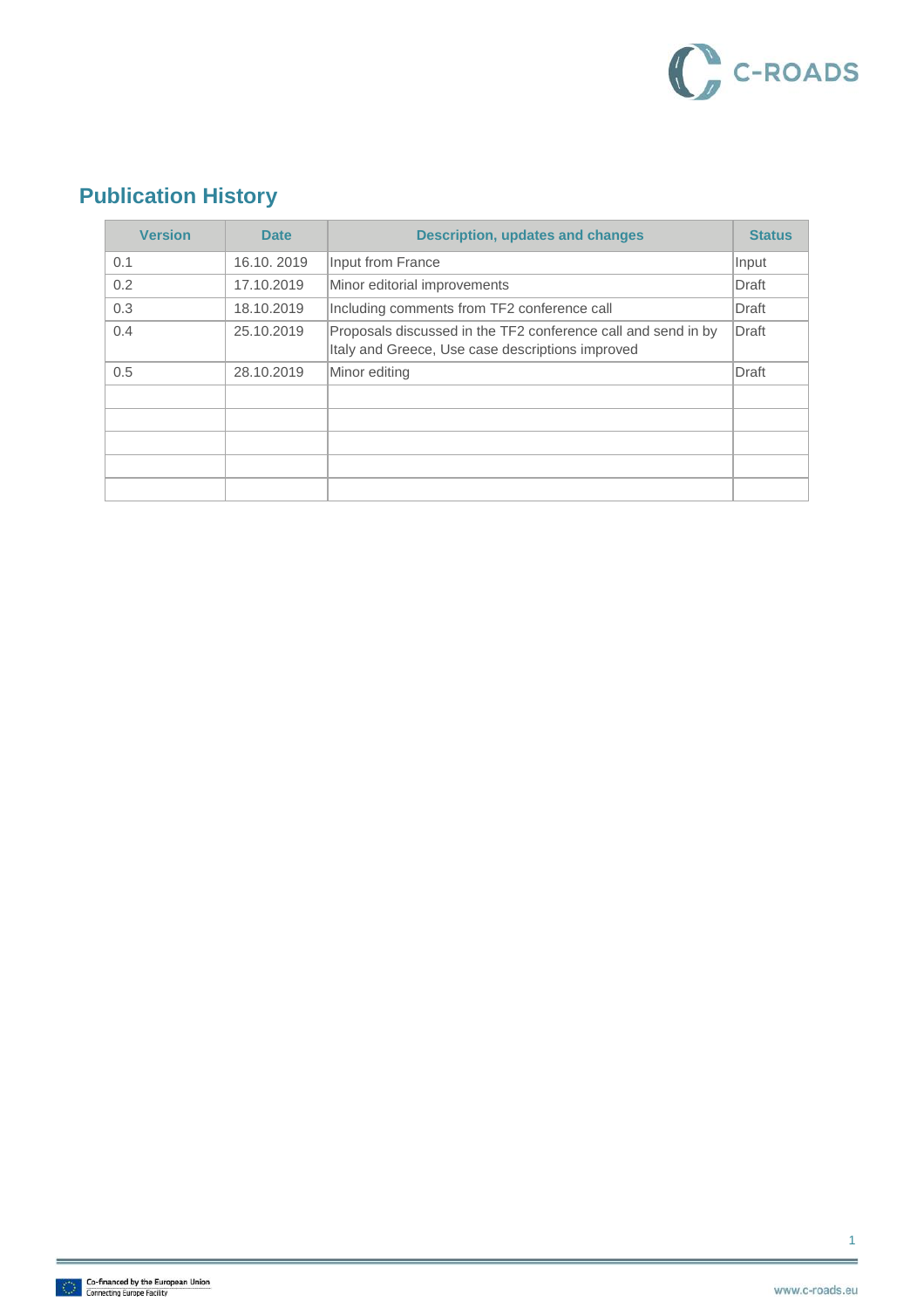

#### **Index**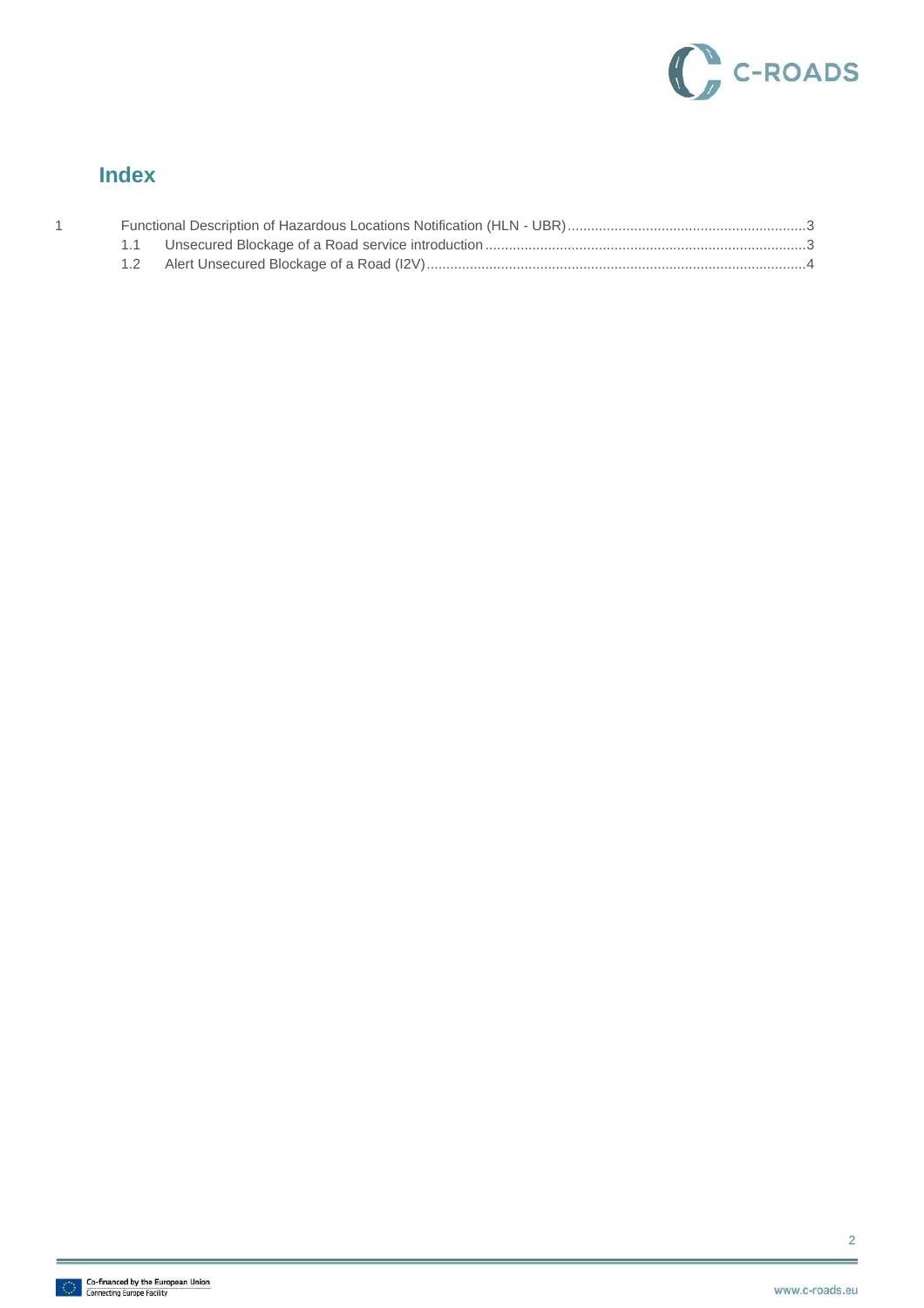

# <span id="page-3-0"></span>**1 Functional Description of Hazardous Locations Notification (HLN - UBR)**

### <span id="page-3-1"></span>**1.1 Unsecured Blockage of a Road service introduction**

| <b>Service introduction</b> |                  |  |
|-----------------------------|------------------|--|
| <b>Summary</b>              | Already existing |  |
| <b>Background</b>           | Already existing |  |
| Objective                   | Already existing |  |
| <b>Expected benefits</b>    | Already existing |  |
| <b>Use Cases</b>            | Already existing |  |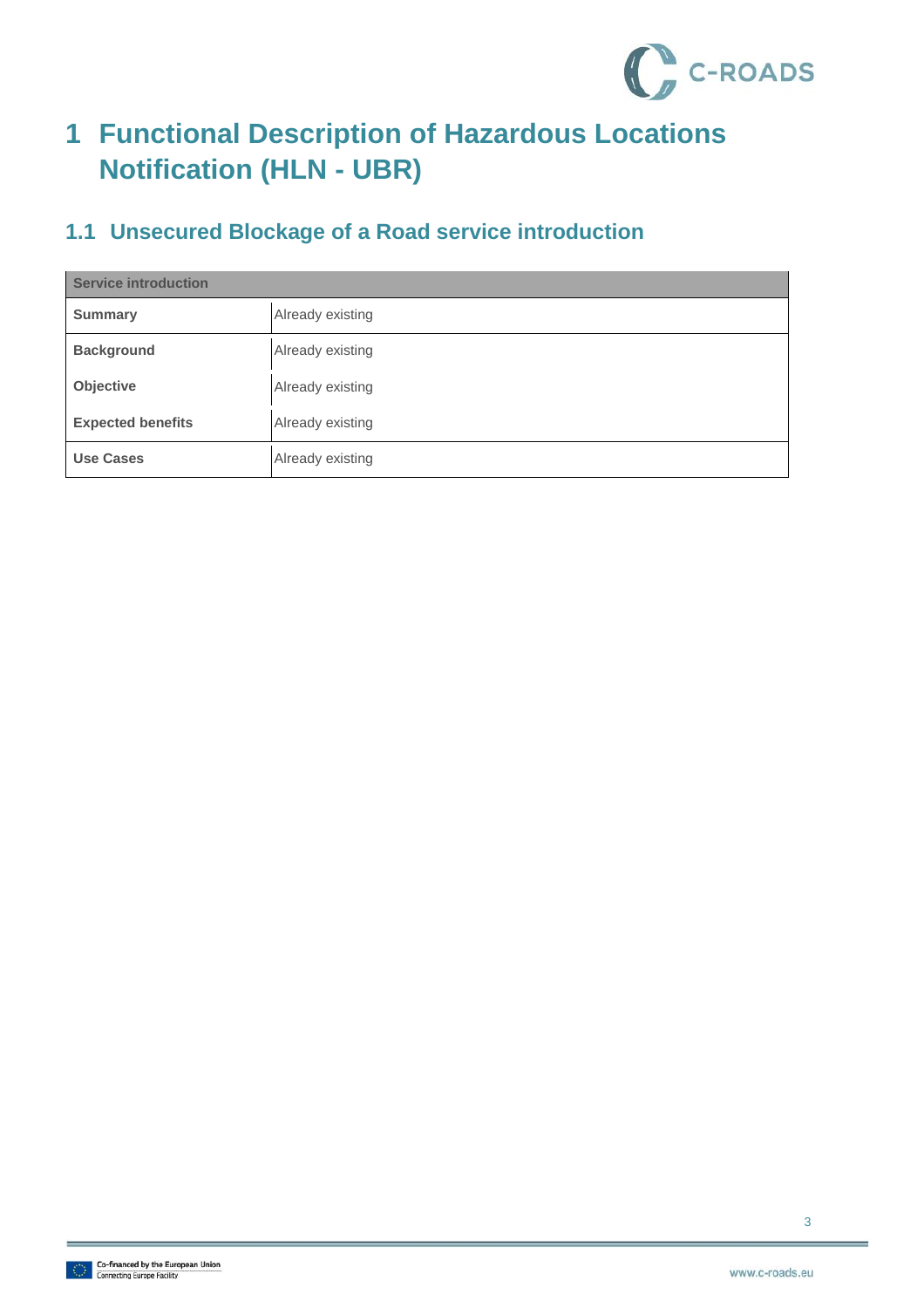

## <span id="page-4-0"></span>**1.2 Alert Unsecured Blockage of a Road (I2V)**

| Type of road network         | All                                                                                                                                                                                                                                                                                                                                                                                                                                |  |
|------------------------------|------------------------------------------------------------------------------------------------------------------------------------------------------------------------------------------------------------------------------------------------------------------------------------------------------------------------------------------------------------------------------------------------------------------------------------|--|
| Type of vehicle              | All                                                                                                                                                                                                                                                                                                                                                                                                                                |  |
| <b>Use case introduction</b> |                                                                                                                                                                                                                                                                                                                                                                                                                                    |  |
| Summary                      | An operator in the TCC gets the information that there is a blockage of<br>a road. Till the time that operating agents arrive to the site to protect<br>and manage it, the operator sends a warning message to road users.<br>A blockage means that there is no traffic going through the road<br>segment and passing it by on a single or several lanes., The complete<br>road is blocked (not an obstacle on one or more lanes). |  |
| Background                   | Today, this information is provided only by the VMS or the radio.                                                                                                                                                                                                                                                                                                                                                                  |  |
|                              | With C-ITS, the availability of information is better.                                                                                                                                                                                                                                                                                                                                                                             |  |
|                              | In mountainous regions for example, where there are a lot of<br>kilometers be driven before road operators reach a site, providing<br>such warning information to drivers before the road operator arrives to<br>the site can be essential.                                                                                                                                                                                        |  |
| Objective                    | The objective of this use-case is two-fold:                                                                                                                                                                                                                                                                                                                                                                                        |  |
|                              | For vehicles that are very close to the blockage: to alert them<br>about a danger ahead                                                                                                                                                                                                                                                                                                                                            |  |
|                              | For vehicles much more upstream, to allow them to reroute<br>early enough                                                                                                                                                                                                                                                                                                                                                          |  |
|                              | This use case concerns one whole road, or one direction of a dual<br>carriage way.                                                                                                                                                                                                                                                                                                                                                 |  |
| Desired behaviour            | Increased vigilance of the approaching drivers<br>Adaptation of the speed<br>Rerouting if blocked road is far away and rerouting possible for<br>the targeted destination                                                                                                                                                                                                                                                          |  |
| <b>Expected benefits</b>     | Reducing the risk of accidents                                                                                                                                                                                                                                                                                                                                                                                                     |  |
|                              | Improved traffic management                                                                                                                                                                                                                                                                                                                                                                                                        |  |
|                              | Reduce the number of drivers impacted by the road blockage                                                                                                                                                                                                                                                                                                                                                                         |  |
| <b>Use case description</b>  |                                                                                                                                                                                                                                                                                                                                                                                                                                    |  |
| Situation                    | a vehicle close to the blockage is warned of the dangerous<br>٠<br>situation ahead<br>a more upstream vehicle is informed to adapt the driving route                                                                                                                                                                                                                                                                               |  |
|                              | Causes of blockage:<br>rocks falling<br>accidents of HGV<br>water flood<br>etc.                                                                                                                                                                                                                                                                                                                                                    |  |
|                              | This use case does not include a single broken down vehicle,<br>or a vehicle blocking a single lane of a dual carriage way road.                                                                                                                                                                                                                                                                                                   |  |
| Logic of transmission        | <b>I2V Broadcast</b>                                                                                                                                                                                                                                                                                                                                                                                                               |  |

4